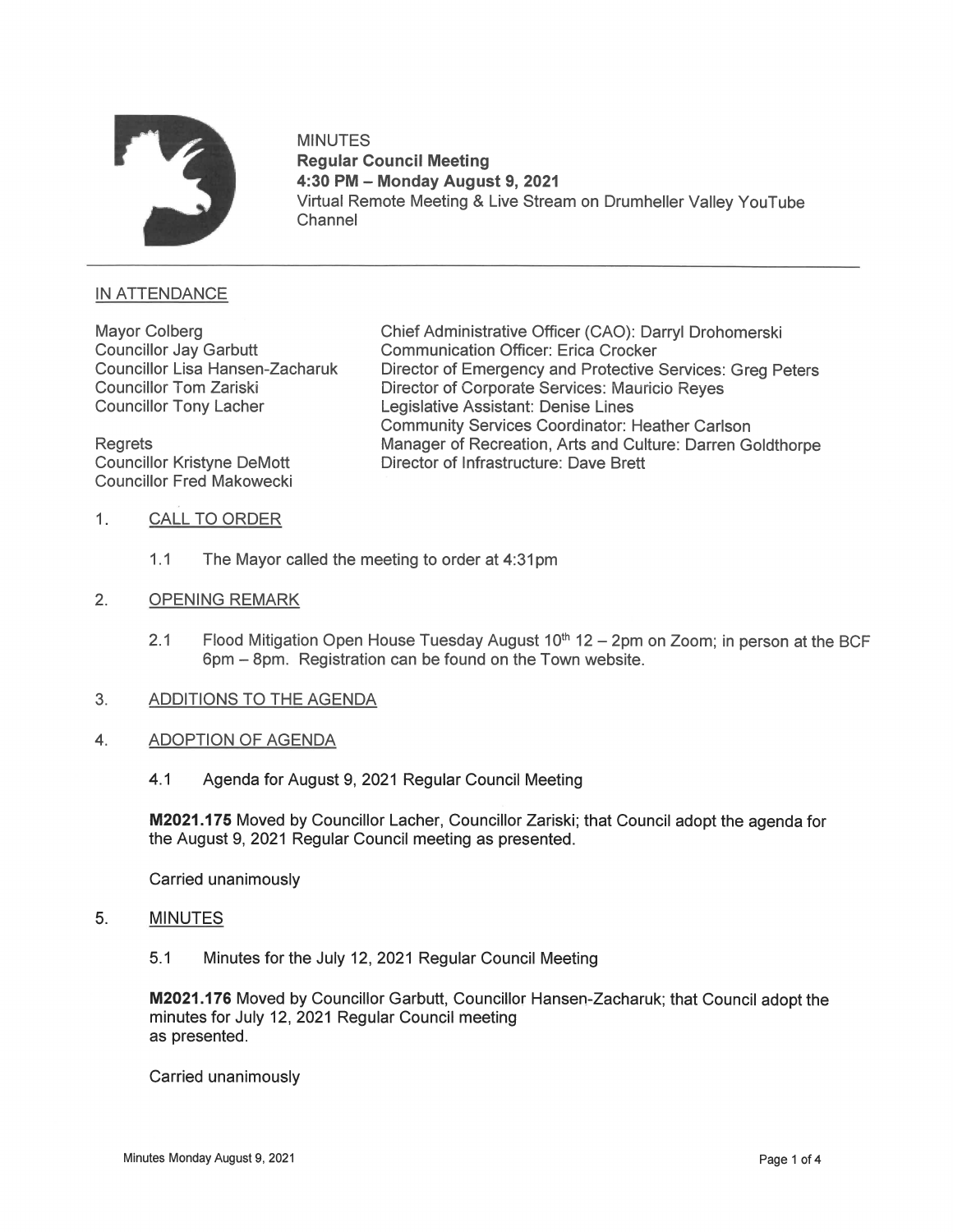5.2 Minutes for the July 26, 2021 Regular Council Meeting

M2021.177 Moved by Councillor Garbutt, Councillor Hansen-Zacharuk; that Council adopt the minutes for July 26, 2021 Regular Council meeting as presented.

Carried unanimously

5.2 Municipal Planning Commission Meeting Minutes of May 6 and May 20, 2021

M2021.178 Moved by Councillor Zariski, Councillor Lacher; that Council accept as information, the minutes for the May 6 and May 20, 2021 Municipal Planning Commission meetings

Carried unanimously

5.3 Drumheller and District Seniors Foundation Meeting Minutes of May 27, 2021

M2021.179 Moved by Councillor Zariski, Councillor Hansen-Zacharuk; that Council accept as information, the minutes of the May 27, 2021, Drumheller and District Seniors Foundation meeting.

Carried unanimously

#### 6. DELEGATION

6.1. Royal Canadian Mounted Police Reports Presented by Staff / Sergeant Ed Bourque and Corporal Gerald Sherk

The documents associated with this report are available online: https://drumheller.civicweb.net/filepro/documents/40954

#### $7<sub>1</sub>$ REQUEST FOR DECISION AND REPORTS

- 7.1. CHIEF ADMINISTRATIVE OFFICER
	- 7.1.1 Request for Decision Intermunicipal Subdivision and Development Appeal Board Bylaw 17.21

M2021.180 Moved by Councillor Lacher, Councillor Zariski; that Council give first reading to Palliser Intermunicipal Subdivision and Development Appeal Board Bylaw 17.21 as presented.

For: Councillors Hansen-Zacharuk, Lacher, Zariski, Mayor Colberg Opposed: Councillor Garbutt

Carried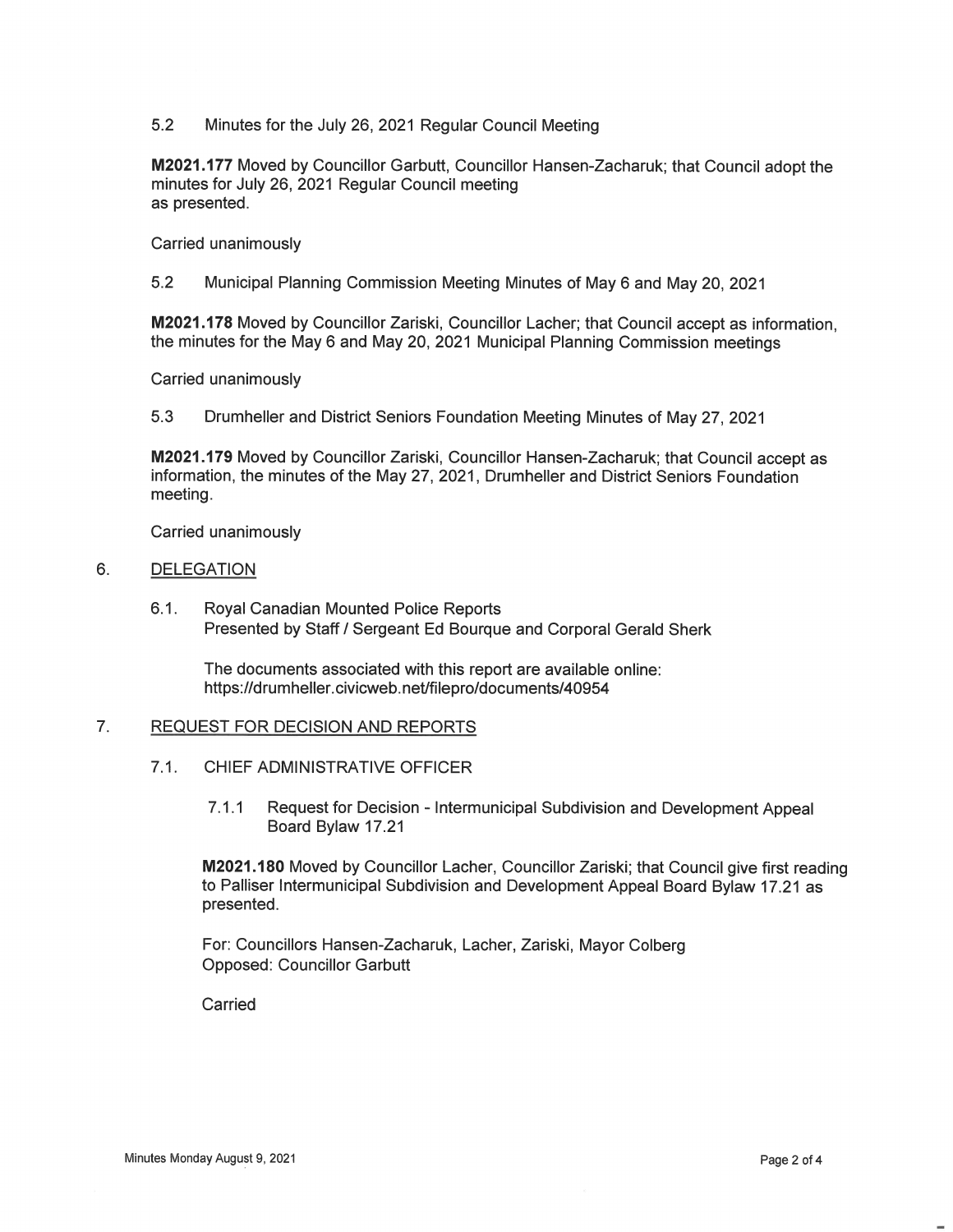M2021.181 Moved by Councillor Zariski, Councillor Lacher; that Council give second reading to Palliser lntermunicipal Subdivision and Development Appeal Board Bylaw 17.21 as presented.

For: Councillors Hansen-Zacharuk, Lacher, Zariski, Mayor Colberg Opposed: Councillor Garbutt

Carried

7.1.2 Request for Decision - Assessment Review Board Services

M2021.182 Moved by Councillor Lacher, Councillor Zariski; that Council delegates authority to Administration to negotiate and enter into an agreement with a service provider for the provision of Assessment Review Board Services for trial period of not less than two years.

For: Councillors Hansen-Zacharuk, Lacher, Zariski, Mayor Colberg Opposed: Councillor Garbutt

7.1.3 Amendments to Land Use Bylaw 16.20 - Amending LUB Group 1 Bylaw 18.21

M2021.183 Moved by Councillor Zariski, Councillor Garbutt; that Council give first reading to Bylaw 18.21 as presented and set a public hearing for August 23, 2021.

Carried unanimously

M2021.184 Moved by Councillor Hansen-Zacharuk, Councillor Lacher; that Council delegates Administration to correct drafting and clerical errors to Land Use Bylaw 16.20, Section 2 — Maps and Overlays, as they are identified by the Development Authority

Carried unanimously

# 7.2 FLOOD MITIGATION INTERIM PROJECT MANAGER

7.2.1 Flood Mitigation Update – Presented by Interim Project Manager Mark Steffler

- Subject Matter Included:<br>• Request for Proposal received 2 submissions
	- $\bullet$ Flood Mitigation Public Information Session — Tuesday August 10
	- Zoom Meeting Experience: 12pm 2pm
	- In Person at the BCF: 6pm 8pm
	- Flood Teams visited Rocky View/Bragg Creek and High River to discuss their  $\bullet$ experience with their flood mitigation projects.
	- The 4 teams are continuing with design work
	- There are ongoing meetings with the Federal government to discuss reporting procedures.